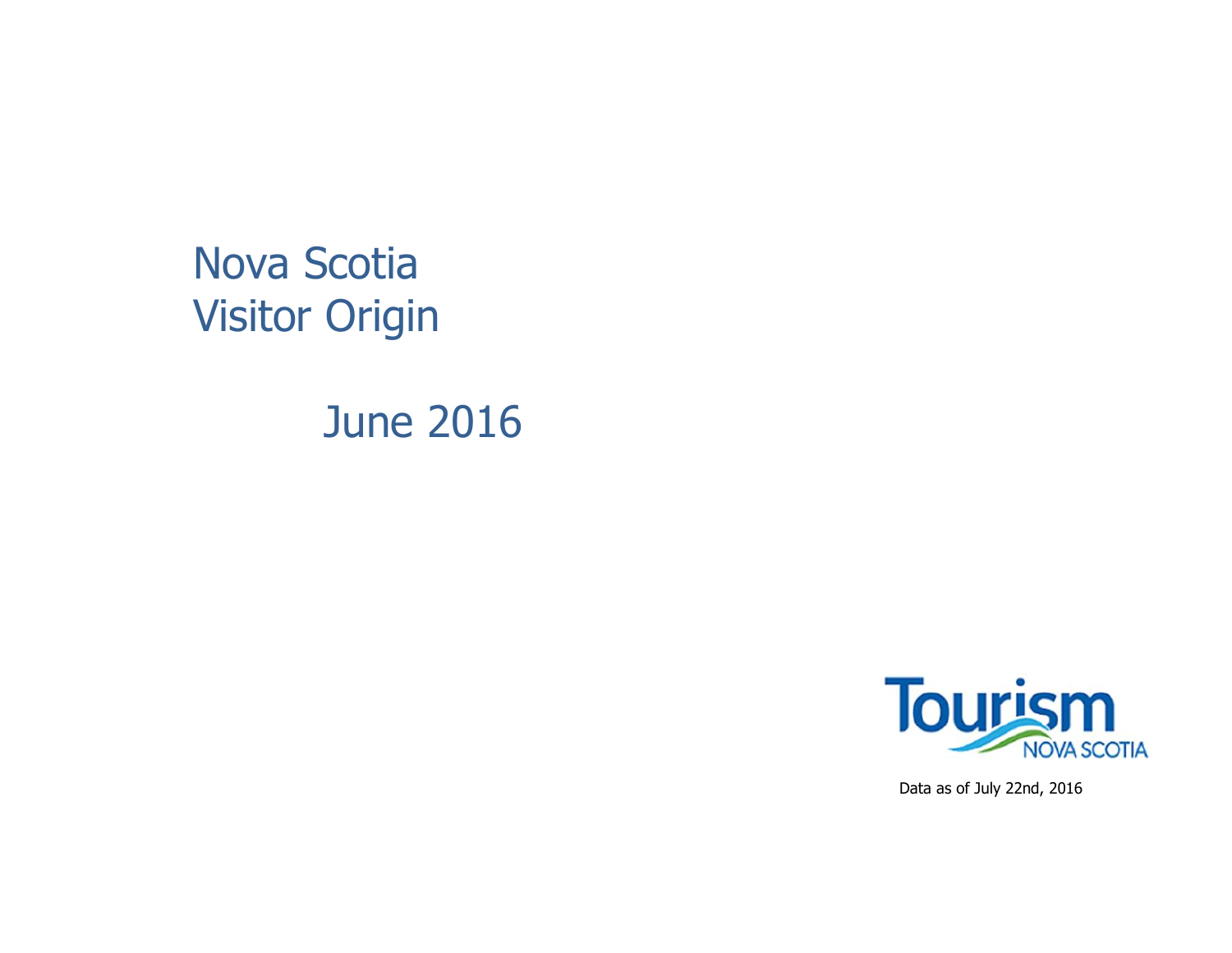## **NOVA SCOTIA - ESTIMATED AIR VISITATION BY ORIGIN 2016**



|                                  |            |        |              |              |            |             |             |               |      |     |            |            |                 |                 | Jan - Jun     | <b>Current</b> |
|----------------------------------|------------|--------|--------------|--------------|------------|-------------|-------------|---------------|------|-----|------------|------------|-----------------|-----------------|---------------|----------------|
|                                  |            |        |              |              |            |             |             |               |      |     |            |            |                 |                 | % Change      | Month %        |
| 2016                             | <b>Jan</b> | Feb    | <b>March</b> | <b>April</b> | <b>May</b> | <b>June</b> | <b>July</b> | <b>August</b> | Sept | Oct | <b>Nov</b> | <b>Dec</b> | <b>YTD 2016</b> | <b>YTD 2015</b> | $2016 - 2015$ | <b>Change</b>  |
| <b>Atlantic Canada</b>           | 6,600      | 8,000  | 8,500        | 9,100        | 8,900      | 7,300       |             |               |      |     |            |            | 48,500          | 47,600          | 2%            | 8%             |
| Quebec                           | 2,800      | 2,200  | 1,100        | 3,200        | 3,000      | 3,000       |             |               |      |     |            |            | 15,500          | 17,500          | $-12%$        | $-9%$          |
| Ontario                          | 11,900     | 9,900  | 10,800       | 14,500       | 18,300     | 21,300      |             |               |      |     |            |            | 86,800          | 84,800          | 2%            | 25%            |
| Western Canada                   | 5,900      | 3,200  | 4,500        | 6,100        | 10,200     | 12,900      |             |               |      |     |            |            | 42,800          | 40,800          | 5%            | 29%            |
| <b>CANADA</b>                    | 27,300     | 23,400 | 24,900       | 33,000       | 40,500     | 44,500      |             |               |      |     |            |            | 193,600         | 190,600         | 2%            | 20%            |
| New England (inc Maine)          | 400        | 200    | 500          | 400          | 500        | 1,700       |             |               |      |     |            |            | 3,700           | 2,500           | 45%           | 110%           |
| <b>Middle Atlantic</b>           | 400        | 500    | 300          | 700          | 900        | 1,900       |             |               |      |     |            |            | 4,700           | 3,800           | 24%           | 60%            |
| <b>East North Central</b>        | 200        | 200    | 200          | 300          | 400        | 1,300       |             |               |      |     |            |            | 2,600           | 1,900           | 35%           | 129%           |
| <b>West North Central</b>        | 100        |        | 100          | 100          | 200        | 500         |             |               |      |     |            |            | 1,000           | 800             | 19%           | 86%            |
| South Atlantic                   | 900        | 400    | 400          | 700          | 1,100      | 2,700       |             |               |      |     |            |            | 6,200           | 4,800           | 28%           | 86%            |
| <b>East South Central</b>        | 100        | 100    | 0            | 200          | 200        | 900         |             |               |      |     |            |            | 1,500           | 1,200           | 24%           | 56%            |
| West South Central               | 300        | 300    | 400          | 200          | 300        | 900         |             |               |      |     |            |            | 2,400           | 1,900           | 27%           | 20%            |
| Mountain                         | 300        | 300    | 100          | 200          | 300        | 500         |             |               |      |     |            |            | 1,700           | 1,400           | 21%           | 2%             |
| Pacific                          | 400        | 200    | 100          | 400          | 600        | 1,300       |             |               |      |     |            |            | 3,000           | 2,500           | 19%           | 41%            |
| <b>UNITED STATES</b>             | 3,100      | 2,200  | 1,900        | 3,200        | 4,600      | 11,700      |             |               |      |     |            |            | 26,700          | 20,900          | 28%           | 67%            |
| United Kingdom                   | 1,300      | 700    | 500          | 1,200        | 1,700      | 2,100       |             |               |      |     |            |            | 7,500           | 9,500           | $-21%$        | $-62%$         |
| Germany                          | 200        | 500    | 200          | 300          | 500        | 900         |             |               |      |     |            |            | 2,700           | 2,300           | 19%           | $-42%$         |
| Other Europe                     | 1,000      | 700    | 500          | 1,000        | 1,100      | 1,500       |             |               |      |     |            |            | 5,800           | 5,600           | 3%            | $-19%$         |
| Other Overseas                   | 1,400      | 400    | 500          | 600          | 1,600      | 1,900       |             |               |      |     |            |            | 6,500           | 6,800           | $-4%$         | 7%             |
| <b>OVERSEAS</b>                  | 3,900      | 2,300  | 1,700        | 3,100        | 4,900      | 6,400       |             |               |      |     |            |            | 22,400          | 24,100          | $-7%$         | $-40%$         |
| <b>TOTAL AIR VISITATION</b>      | 34,300     | 27,900 | 28,600       | 39,300       | 50,000     | 62,600      |             |               |      |     |            |            | 242,700         | 235,600         | 3%            | 14%            |
| % change - same period last year | -9         | 10     | $-13$        |              | 10         | 14          |             |               |      |     |            |            |                 |                 |               |                |

Note: Estimated number of visitors rounded to the nearest 100. % Change calculated using unrounded figures.

July 22, 2016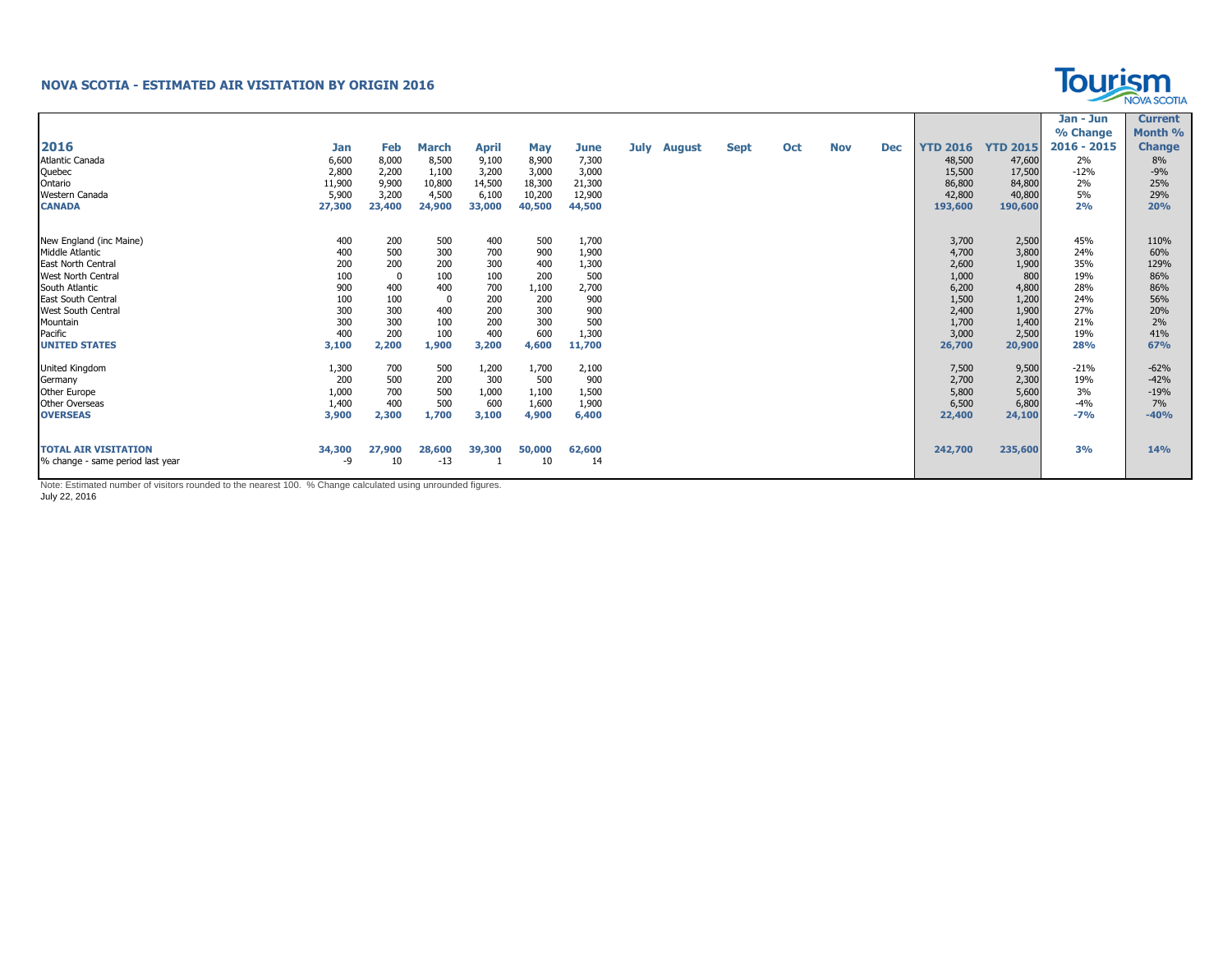## **NOVA SCOTIA - ESTIMATED ROAD VISITATION BY ORIGIN 2016**



|                                  |            |        |              |              |            |         |             |             |     |            |            |                 |                 | Jan - Jun     | <b>Current</b> |
|----------------------------------|------------|--------|--------------|--------------|------------|---------|-------------|-------------|-----|------------|------------|-----------------|-----------------|---------------|----------------|
|                                  |            |        |              |              |            |         |             |             |     |            |            |                 |                 | % Change      | <b>Month</b>   |
| 2016                             | <b>Jan</b> | Feb    | <b>March</b> | <b>April</b> | <b>May</b> | June    | July August | <b>Sept</b> | Oct | <b>Nov</b> | <b>Dec</b> | <b>YTD 2016</b> | <b>YTD 2015</b> | $2016 - 2015$ | % change       |
| Atlantic Canada                  | 62,800     | 58,100 | 66,800       | 73,400       | 80,600     | 88,400  |             |             |     |            |            | 430,200         | 386,400         | 11%           | 5%             |
| Quebec                           | 800        | 900    | 1,300        | 1,700        | 3,300      | 7,800   |             |             |     |            |            | 15,700          | 13,400          | 17%           | 27%            |
| Ontario                          | 4,400      | 3,900  | 5,900        | 9,500        | 13,700     | 27,700  |             |             |     |            |            | 65,200          | 60,000          | 9%            | $-2%$          |
| Western Canada                   | 300        | 200    | 500          | 300          | 2,100      | 3,500   |             |             |     |            |            | 6,900           | 5,700           | 21%           | 6%             |
| <b>CANADA</b>                    | 68,300     | 63,200 | 74,500       | 84,900       | 99,700     | 127,300 |             |             |     |            |            | 517,900         | 465,500         | <b>11%</b>    | 5%             |
|                                  |            |        |              |              |            |         |             |             |     |            |            |                 |                 |               |                |
| Maine (road only)                | 200        | 200    | 400          | 500          | 700        | 1,500   |             |             |     |            |            | 3,500           | 3,600           | $-1%$         | $-5%$          |
| Other New England                | 700        | 600    | 800          | 1,400        | 1,700      | 5,000   |             |             |     |            |            | 10,200          | 10,500          | $-3%$         | $-16%$         |
| <b>Middle Atlantic</b>           | 100        | 200    | 200          | 400          | 800        | 2,500   |             |             |     |            |            | 4,200           | 4,100           | 3%            | 4%             |
| East North Central               | 100        | 100    | 100          | 100          | 300        | 1,600   |             |             |     |            |            | 2,200           | 2,000           | 9%            | 11%            |
| West North Central               |            |        | 100          | 0            | 100        | 400     |             |             |     |            |            | 600             | 500             | 23%           | 2%             |
| South Atlantic                   |            |        | 200          | 200          | 600        | 2,600   |             |             |     |            |            | 3,600           | 3,500           | 3%            | 6%             |
| East South Central               |            |        |              |              |            | 200     |             |             |     |            |            | 200             | 300             | $-15%$        | $-5%$          |
| West South Central               |            |        |              |              | 100        | 400     |             |             |     |            |            | 500             | 600             | $-19%$        | $-22%$         |
| Mountain                         |            |        |              | 100          | 200        | 500     |             |             |     |            |            | 900             | 900             | $-2%$         | $-12%$         |
| Pacific                          |            |        |              | 100          | 200        | 600     |             |             |     |            |            | 1,000           | 900             | 12%           | $-4%$          |
| <b>UNITED STATES</b>             | 1,200      | 1,100  | 1,800        | 2,800        | 4,700      | 15,200  |             |             |     |            |            | 26,900          | 26,700          | 0%            | $-5%$          |
| <b>TOTAL ROAD VISITATION</b>     | 69,500     | 64,300 | 76,300       | 87,700       | 104,500    | 142,800 |             |             |     |            |            | 545,200         | 492,700         | 11%           | 3%             |
| % change - same period last year | 29%        | 34%    | 18%          | 8%           | $-2%$      | 3%      |             |             |     |            |            |                 |                 |               |                |
|                                  |            |        |              |              |            |         |             |             |     |            |            |                 |                 |               |                |

Note: Estimated number of visitors rounded to the nearest 100. % Change calculated using unrounded figures.

July 22, 2016